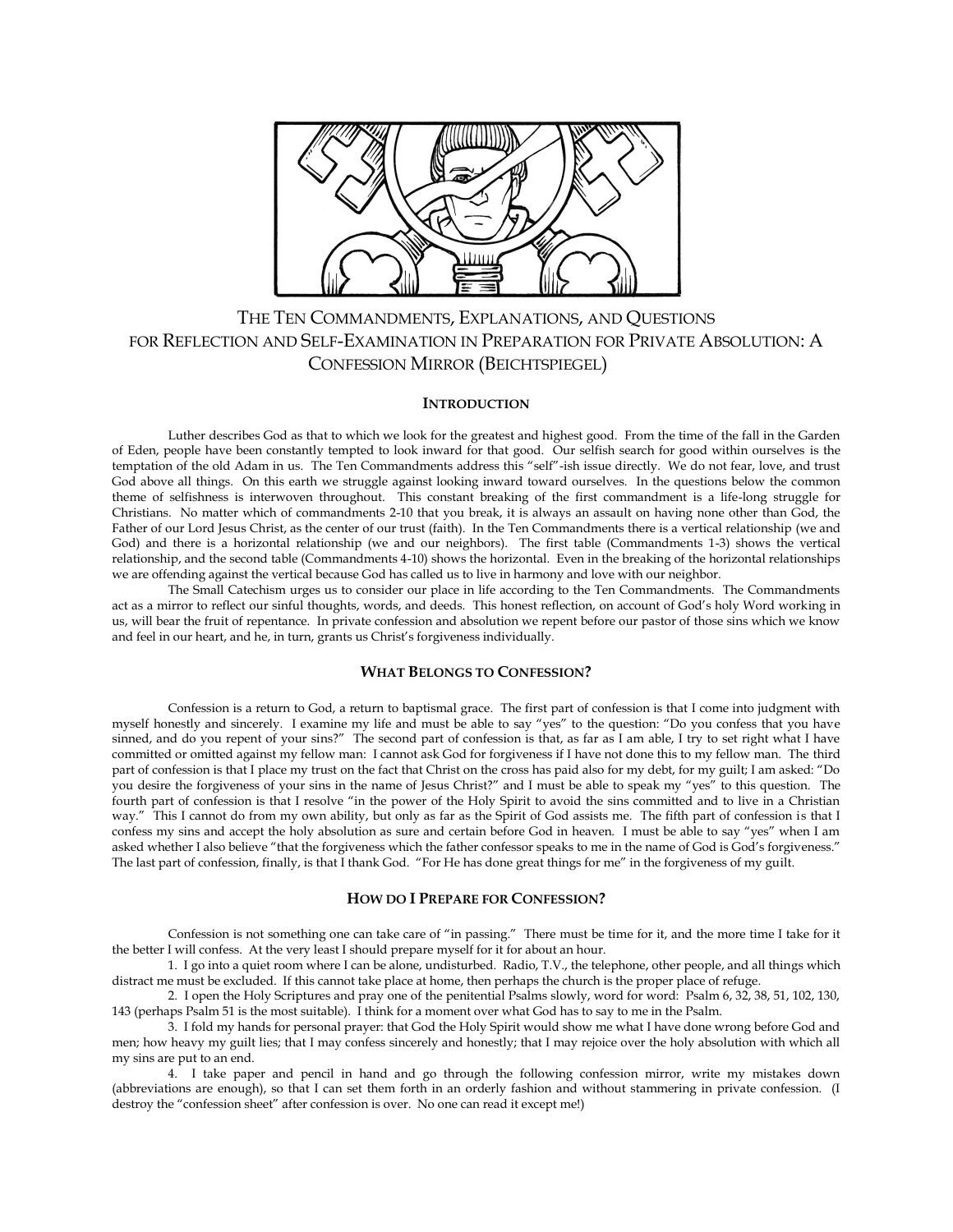5. I try to make my confession as if it were the last one of my life. Do not mention any sin which you have not committed, but confess the sins committed without any excuse. No "perhaps," no "maybe," but only, "I have..." I should and may accuse only myself―the names of others have no place in my confession.

#### **CONFESSION MIRROR**

In General: *Why does God give His holy Ten Commandments? What does He demand? All your heart, all your life should belong to Him! But every transgression of His will was a "no" to this demand. Have you walked the way that God calls you to? Have you tried to come nearer to Him? Have you lived according to His Word, or have you fallen into previous sins? Have you done that which your conscience previously told you was sin? Were your previous confessions in earnest? Have you delayed confession in order to sin further?*

# THE FIRST COMMANDMENT

### **You shall have no other gods.**

*What does this mean?* We should fear, love, and trust in God above all things.

To whom have I looked for the highest good? Have I doubted God's Word and thus committed idolatry by seeking my highest good from other "sources"? Which one was more important when I made my daily decisions: God or myself? What do I fear, what do I love, what do I trust more than my God? Have good times deluded me into thinking that I am in control? Am I tempted to think that I have God and everything I need when I have money and earthly goods? Have bad times caused me to despair and lose hope and trust in God? Have I doubted God's love for me when I have money problems, loss of possessions, sickness, or injury? Have I been discontent with what God has spoken of Himself in Jesus Christ and in the Scriptures? Have I put my own notions or the notions of others above what the Scriptures say about God?

To trust in God above all things is to have faith. Have I thought or done things that have weakened or hurt my faith in God? Have I denied the faith out of indifference or cowardice before acquaintances, relatives, friends, or those who believe differently?

I have God as my Lord over me. What contradicts Him in my life? Does my self-consciousness, my pride, my sensitivity, my temper, my dissatisfaction, my laziness, my "rights," my fearfulness, or weariness with my life contradict God in my life? Have I cursed God and His Church? Is it noticeable to others that I am a Christian: baptized, redeemed, made holy? Or have I been ashamed of my salvation?

*Consider the things that you have done to weaken or hurt your faith according to the next nine commandments. Remember that your flesh is weak with sin and the old man in you must be killed daily.*

# THE SECOND COMMANDMENT

**You shall not misuse the Name of the Lord your God.**

*What does this mean?*

We should fear and love God so that we do not curse, swear, use satanic arts, lie, or deceive by His name, but call upon it in every trouble, pray, praise, and give thanks.

Have I called God "Father" with delight? Have I used holy words or holy names in a light-hearted way? Have I used them in anger, in mockery, thoughtlessly, or for superstitious reasons? Have I sworn carelessly or falsely? Have I taken oaths frivolously or even lied under oath intentionally? Have I kept my vows (baptismal vows, confirmation vows, marriage vows)? Have I received the holy absolution or the holy sacrament of the altar unworthily (mindless of the gift and my need for it)? Have I listened to and read God's Word diligently?

When the precious Name of Jesus is not used rightly, it is misused. Have I properly called on my heavenly Father through His only Son Jesus Christ and had faith that He hears and answers my prayer? Have I called on His Name wrongly through false worship?

God is one, and yet there are three persons, the Father, Son, and Holy Spirit. Have I desired to find salvation in any other name, but the name of the Father, Son, and Holy Spirit? Have I wished that there were other paths to God outside of Christ, perhaps for the sake of others? Have I confirmed others in error and made conversion difficult for them by recognizing prayers to the gods of other religions as valid? Do I pray absent-mindedly or inattentively? Do I bring every worry, concern, and grief to God in prayer? Or do I neglect prayer altogether? Have I given thanks and praise to God for his promise to listen compassionately and unendingly to my supplications? Have I consulted astrologers, fortune-tellers, palm-readers, or spiritualists? Have I been led by superstitions? Have I been influenced by horoscopes? Have I done little or nothing to spread the Name of God? Have I supported preaching and the administration of the sacrament with my prayers, conversations, and tithe?

# THE THIRD COMMANDMENT

**Remember the Sabbath day by keeping it holy.**

*What does this mean?*

We should fear and love God so that we do not despise preaching and His Word, but hold it sacred and gladly hear and learn it.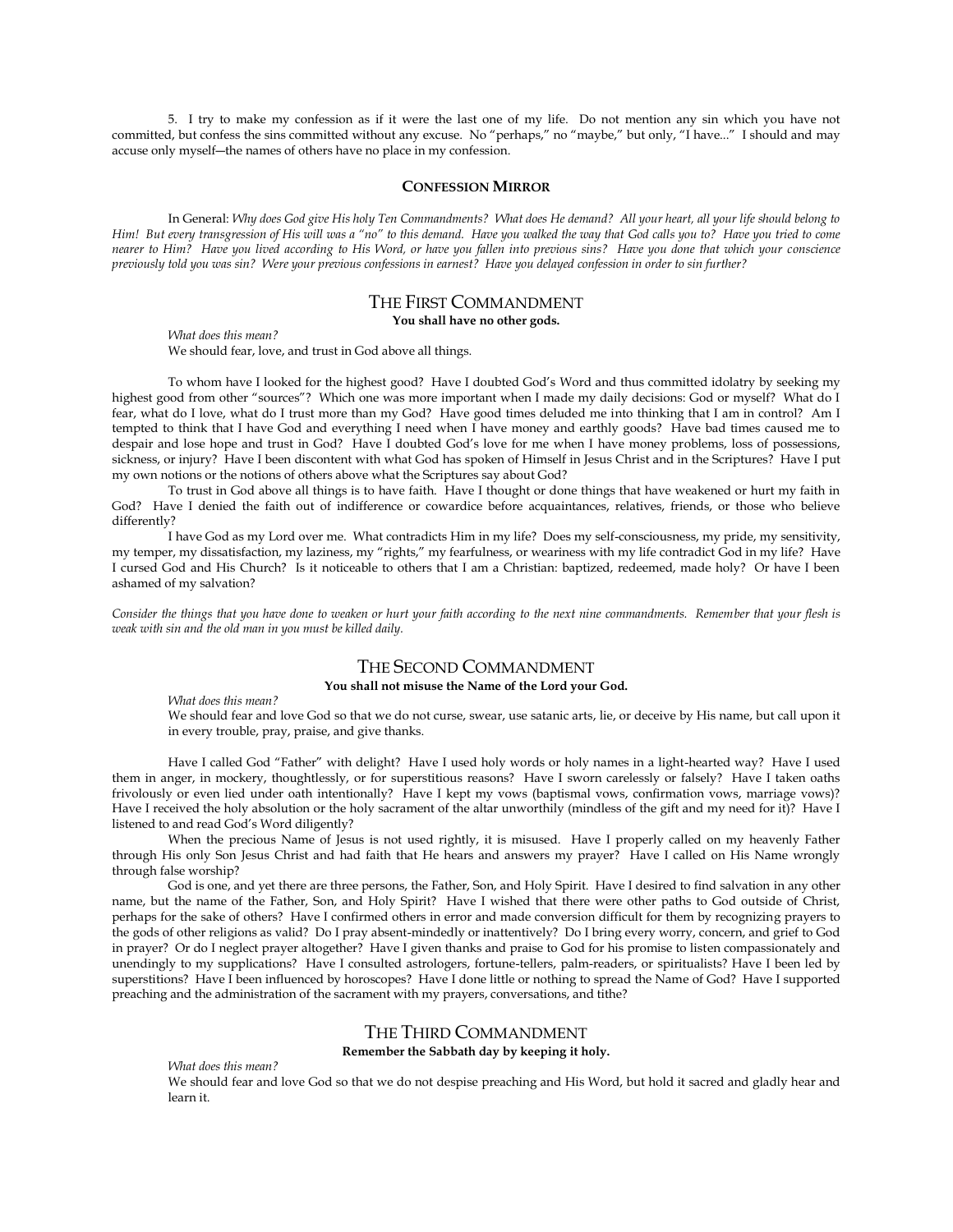Have I neglected the reading of the Bible thinking that hearing it on Sunday is enough? Do I let other daily activities take precedence over prayer and meditation on God's Word? Have I kept every day holy with the reading and meditation upon God's Word? Has the hearing and reading of God's Word become boring and meaningless to me? Have I despised the preaching of His Word by not coming to church as regularly as I should? Have I let my mind wander when I am at church and become distracted by my thoughts? Do I despise the reception of Holy Communion by not coming to receive it or by receiving it with no thought of the great price Jesus paid for my sin on the cross? Have I been an unfaithful witness to others in our congregation by my absence from or inattention in the Divine Service? Have I gone to church only out of habit, or because I was forced? Do I get bored with the sermon, the holy liturgy, or the celebration of the sacrament, when I should know that the Lord Jesus is present and wants to speak to me through them? Did I also reflect on the service and the sermon after it was over, or did I forget it all as soon as it was over? Does my attendance to the Divine Service suffer because of my other weekend activities? Do I needlessly despise worship services that are offered during the week, not taking the opportunity to pray publicly with other members? Am I ready to learn from the sermon and make progress in Christianity? Have I destroyed the blessing of the Divine Service for myself and others with frivolous criticism? Have I stopped to consider that God will one day ask me what I have done with my Sundays and whether I have taken His Word and His Divine Service seriously? Have I observed the "penitential seasons" of the church year (Advent, Lent, Holy Week, days of humility and prayer) with requisite seriousness?

### THE FOURTH COMMANDMENT **Honor your father and your mother.**

*What does this mean?*

We should fear and love God so that we do not despise or anger our parents or other authorities, but honor them, serve and obey them, love and cherish them.

For children: How have I behaved toward my parents? Have I been loveless, unfriendly, unthankful, rude, rebellious, disobedient, or full of pride? Have I hurt their feelings? Have I wished them evil or harm, despised them? Have I left them alone in danger, in sickness, in old age? Have I thanked them with my words and deeds? Have I helped them? Have I prayed that God would give my parents the strength, knowledge and desire to do what is best for me, even if I don't like it?

Have I loved and honored those people whom my parents have chosen to instruct me, my teachers and professors? Have I shown the proper respect and obedience to the civic leaders who have been given their position by God to govern this country, state, and city? Have I been hypocritical to my superiors and defamed them behind their backs? Have I prayed earnestly for the well-being of the leaders of government? Have I placed myself above the law, thinking it sometimes doesn't apply to me, perhaps when I know better? Have I treated my parents and other authorities as representatives of God for my sake?

*For parents and superiors:* Have I protected those entrusted to me from bad influences? Have I provided for them in all external things? Have I made time for them? Have I made time to think about them? Have I been a good example for them? Have I been impatient, hot-tempered, rude, or unfair? Have I shown preference to someone? Have I prayed for the Lord to guide my words and actions? Have I become exasperated and wished that I did not have children or responsibility for those whom God gave me?

How have you behaved toward your pastor or the church? Have you prayed for your parents, your superiors, and your pastor?

# THE FIFTH COMMANDMENT

**You shall not murder.**

*What does this mean?*

We should fear and love God so that we do not hurt or harm our neighbor in his body, but help and support him in every physical need.

*Some people imagine that because they have not killed anyone with their own hands or caused someone to die, that this commandment has been kept. However, there are many other ways to hurt and harm your neighbor or in other words "kill" your neighbor.* 

Have I hurt or harmed my neighbor by physical hitting or by destructive words? Have I murdered my neighbor's reputation by speaking harmful words about him? Have I acted as though my neighbor is a treasured gift from God?

Simply leaving my neighbor alone does not fulfill this commandment. Have I helped my neighbor in every physical need, or only when it was convenient, if at all? Have I passed up the opportunity to do good to my neighbor? Have I allowed hunger, temperature, or loneliness to kill my neighbor out of my laziness, comfort, indifference, or on purpose? Have I prayed for my friends and enemies alike, that nothing evil or bad would happen to them? Have I held grudges? Have I forgiven when I should have? Have I attempted to commit suicide or else tried to physically harm myself? Have I failed to help prevent my neighbor from committing suicide or hurting himself? Have I considered euthanasia to be an acceptable option for others, if they are really suffering, instead of leaving their life in God's hands? Do I overeat or drink too much? Have I encouraged or not aided my neighbor when he eats or drinks too much? Do I smoke in excess or allow my neighbor to smoke to his physical detriment? Have I neglected to properly care for animals, and thus been a poor steward of God's creation?

*For rulers:* Have I neglected to use the sword instituted by God to punish evil and protect innocent lives?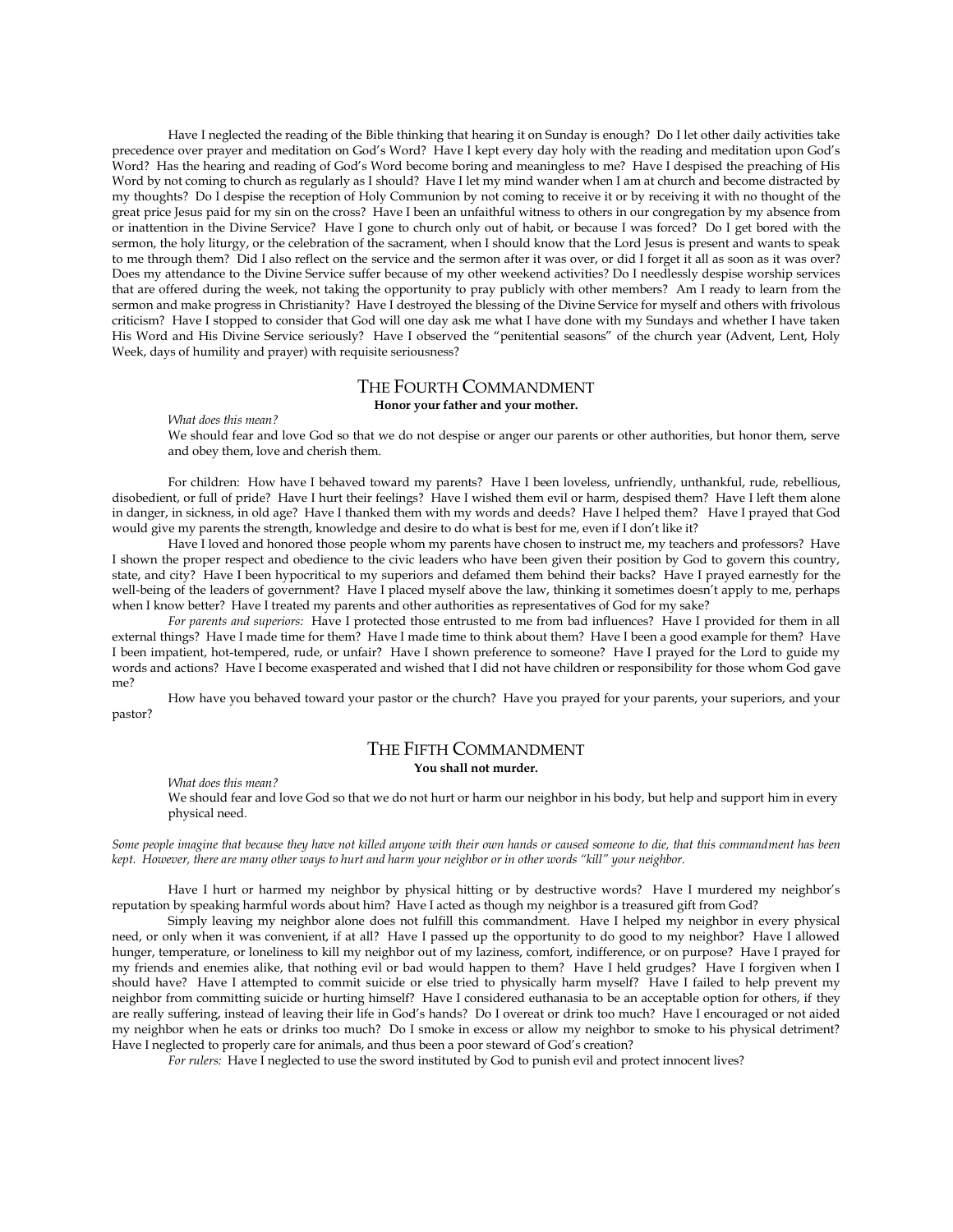### THE SIXTH COMMANDMENT **You shall not commit adultery.**

*What does this mean?*

We should fear and love God so that we lead a sexually pure and decent life in what we say and do, and husband and wife love and honor each other.

*In this commandment God requires cleanness of me, even in thoughts and desires, and if I be unmarried, He requires the conscientious preservation of my body and my soul for the duty of marriage or for an unmarried life of service to Him.*

Have I despised God's gift of sexuality by looking at other people around me for selfish pleasure? Do I look at others with indecency and lust? Have I spoken in a crude manner about sex or made light of the intimacy that God has given to a husband and wife? Have I injured my modesty with my behavior: my eyes, offensive clothing, looking at obscene pictures, or by listening to or telling crude jokes? Have I seduced myself or others to unchaste things? Have I striven sincerely for purity of thoughts, of speech, of body and of soul, or not striven at all? Have I considered my body as a temple of the Holy Spirit through holy Baptism? Do I pray, turn away, and fight against temptations? Have I done unchaste things with myself or with others?

If single, do I consider my unmarried state as coming from the hand of God?

If married, have I made time for my spouse? Have I refused the blessing of children due to selfishness or a desire for comfort? Have I desired to break my marital fidelity? Have I actually broken it? Do I harbor intentions or have I even consented to divorce? Have I been concerned for the soul of my spouse?

Have I condoned homosexual relationships and failed to address it as a sinful act? Have I had sexual intercourse with a man or woman who is not my spouse? Have I read, viewed, or listened to immoral, suggestive or pornographic books, magazines, pictures, movies, music, dances, plays, or internet sites? Have I neglected to encourage others to be faithful to their spouses in the fear of God?

## THE SEVENTH COMMANDMENT **You shall not steal.**

*What does this mean?*

We should fear and love God so that we do not take our neighbor's money or possessions or get them in any false way, but help and support him in every physical need.

Have I been discontent with what God has or has not given me? Have I approved of stealing in certain situations, perhaps if my neighbor stole from me first? Have I stolen by neglecting to help take care of my neighbor's property, possessions, or earnings? Have I been lazy at work or school and not fulfilled my duties in a faithful manner? Do I accept pay even when I have not done a satisfactory job or not done the job at all? Have I been stingy with paying those who work under me? Do I demand unreasonable payment for poor work? Have I stolen information by plagiarism or cheating at work or school? Have I overcharged for the goods that I sell? Do I simply sell for my own gain, not caring for the needs of my neighbor? Have I wasted food by over eating or taking more than I should eat? Have I cheated on my taxes, or not reported income to the state? Have I supported my neighbor by all means available to me? Have I kept something that was borrowed or found? Have I damaged another person's property? Have I given offerings, as I was able, for the needy, for collections, for the church, and for missions? Have I kept stolen property for myself?

# THE EIGHTH COMMANDMENT

### **You shall not give false testimony against your neighbor.**

*What does this mean?*

We should fear and love God so that we do not tell lies about our neighbor, betray him, slander him, or hurt his reputation, but defend him, speak well of him, and explain everything in the kindest way.

Have I spread rumors about my neighbor? Have I spoken poorly about my neighbor to other people? Have I murdered my neighbor's reputation by passing on harmful information even if it is true?—Just because something is true does not mean that you can spread it. It must be true, not harmful to someone else, *and* beneficial to others.

Have I told lies about my neighbor or to him? Have I given true witness to the truth, or have I lied in court or to other authorities such as parents, teachers, or policemen? Have I celebrated upon hearing hurtful news? Have I defended the reputation and feelings of my neighbor even when I do not like him? Do I look for the bad in someone instead of seeing the good? Have I kept the private sins of others secret when they have confessed and repented of them, or helped him to confess them? Have I explained all things in a way that is complimentary to my neighbor? Where a sin is public, have I testified publicly against it, thereby giving faithful witness to the truth? Have I lied to harm someone? Have I lied to help someone? (That too, even if unavoidable, is sin.) Have I been nosey with the secrets of others? Have I cast doubt on the honor of others? Have I listened to gossip or even passed it on? Did I protect others and their reputation when I was able? Have I had the courage to privately show my neighbor his errors, which I have observed, before I spoke about it with others?

> THE NINTH COMMANDMENT **You shall not covet your neighbor's house.**